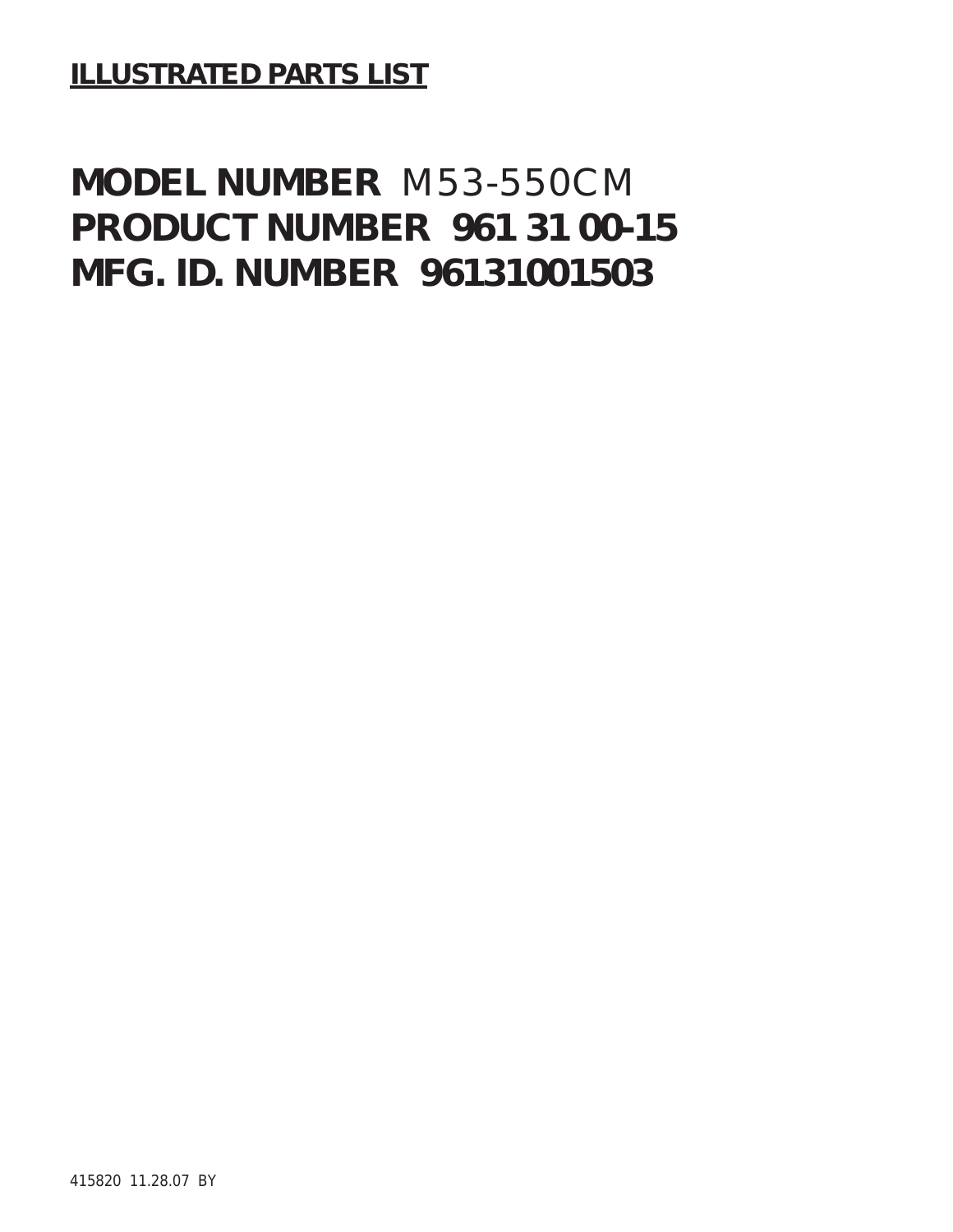**ROTARY LAWN MOWER - MODEL NUMBER** M53-550CM **(96131001503) PRODUCT NUMBER 961 31 00-15**